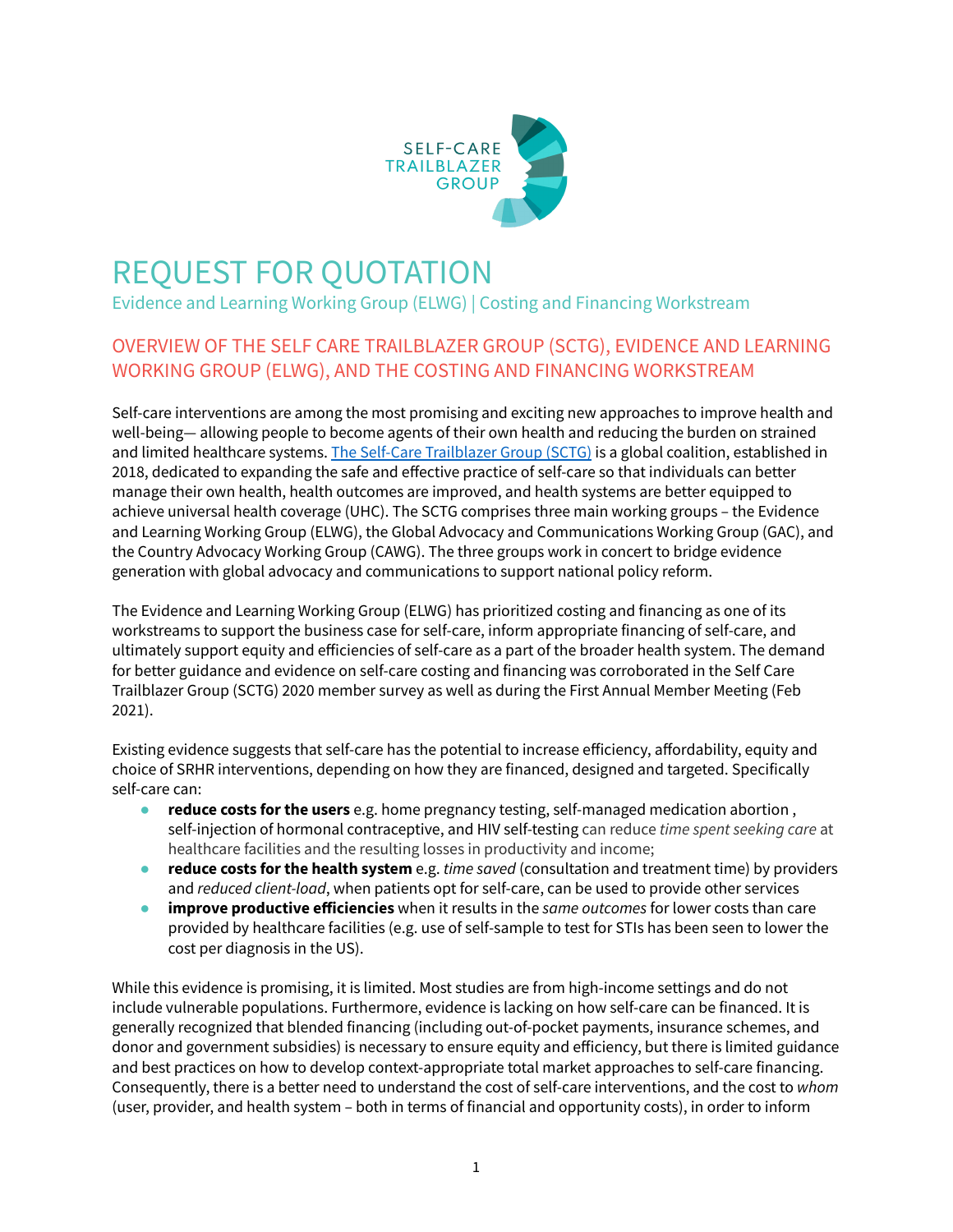blended financing options so that self-care increases efficiency, affordability, equity and choice of SRHR interventions.

#### OVERVIEW OF ASSIGNMENT

The Evidence and Learning Working Group (ELWG) of the SCTG seeks to identify a firm or individual who will (a) **synthesize evidence on costing and financing of self-care interventions in the form of a 'Technical Brief'** that prioritizes technical gray and peer reviewed literature published since the April 2019 WHO/UNU Economic and Financing Considerations of Self-care Interventions report; (b) develop a **set of recommendations** for what type of self-care costing and financing product the ELWG could produce, based on the evidence synthesis; (c) define and execute a **consultative process with the ELWG's Costing and Financing Sub-Working Group** to produce the costing and financing product.

It is expected that this workstream will include the following key steps, although the consultant/firm is encouraged to propose adjustments to the steps to improve the process and deliver high quality products within the allotted timeline and budget.

- **Conduct a literature search and synthesize the findings** on self-care costing, financing, and return on investment from the healthcare system and client perspectives. The firm/consultant should propose clear search criteria for the literature review so it's both informative and doable within the allotted time. The search should include:
	- *peer reviewed literature* on costing, financing, and return on investment for self-care interventions for SRHR in lower- and middle-income countries (LMIC) published since the April 2019 WHO/UNU Economic and Financing Considerations Report (NB: the review should include a recap the April 2019 WHO/UNU findings)
	- *costing and financing guidance/tools* that have been applied to self-care interventions *or* could feasibly be applied to self-care interventions, published in the last 10 years, in order to summarize their potential application to self-care within the technical brief
	- *documented experience of countries who have defined self-care financing approaches, including Uganda and Nigeria* (NB: this may require complementary key informant interviews if their blended financing mechanisms for self-care interventions have not been documented – total number of interviews is negotiable, but no more than 1-2 per country is expected).
- **Develop a set of recommendations** for what type of self-care costing and financing product(s) the ELWG could produce, based on the evidence synthesis and data gaps identified. The firm/consultant should propose a clear set of recommendations for discussion with the ELWG's Costing and Financing SWG. This SWG was established in November 2021 and includes technical experts in costing and financing self-care interventions who will provide technical guidance to the commissioned firm/consultant. The recommendations should outline: specific product(s), the intended audience for that product, and a description of how the audience might *use* the product for what purpose/outcome. The firm/consultant should consider the following key audiences in preparing the set of recommendations: implementers, policy makers, and advocates.
- **Define and execute a consultative process with the ELWG's Costing and Financing Sub-Working Group** to produce the costing and financing product. The firm/consultant should define a consultative process that includes group as well as individual meetings to agree on the final costing/financing product and to co-create it. The firm is expected to engage with the Costing and Financing SWG on roughly a monthly basis to co-create and refine the final product.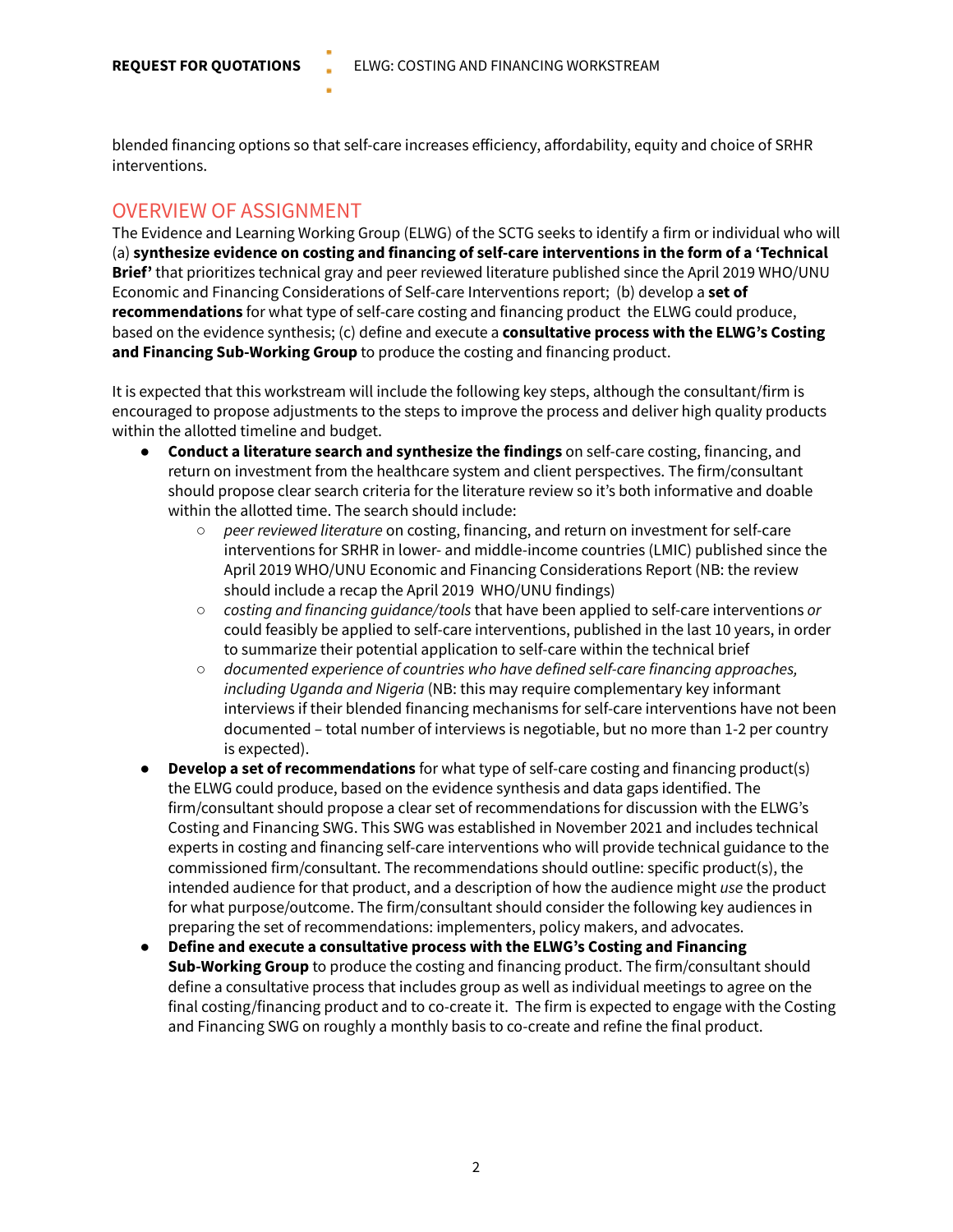### EXPECTED OUTPUTS AND TIMELINE

The firm/consultant is expected to deliver the following outputs within the suggested timeline (March-November/December 2022). However, the firm/consultant are welcome to alter these outputs and their sequencing if they justify it within their proposal.

**Output 1:** A **technical brief** summarizing the existing evidence, guidance, and national experience on costing, financing and return on investment for self-care interventions. This should be positioned as an update to the April 2019 WHO/UNU Economic and Financing Considerations report, in terms of policy, implementation, and evidence and include the healthcare and client perspectives. The intended audience of the brief is members of the Self Care Trailblazer Group and its various working groups, specifically: Evidence and Learning Working Group (ELWG), Global Advocacy and Communications Working Group (GACWG), and the Country Advocacy Working Group (CAWG).

**Output 2:** A **bibliography of key references** related to self-care costing, return on investment, and financing, used to inform the technical brief, and to be posted on the SCTG resource library.

**Output 3:** A **set of recommendations** for what type of costing and financing product ELWG could product and why, specifying: potential product(s), the intended audience for that product, and a description of how the audience might *use* the product for what purpose/outcome.

**Output 4:** Define a **consultative process** to develop the Costing and Financing Self-Care Product(s) in the form of a detailed plan for discussion with the SWG.

**Output 5: Costing and Financing Self-Care Product(s).** The exact product(s) will be determined based on the evidence synthesis and gaps identified (i.e. outputs 1-3 above)and through a consultative process with the Costing and Financing SWG (i.e. output 4), but illustratively the product(s) could include:

- 1. **Self-Care Ecosystem Map** that visually articulates: (a) cost shifting (both financial and opportunity costs) following scale-up of self-care interventions within the health ecosystem; (b) role of different actors within the health system to cost and finance self-care interventions; and (c) how health system actors can apply existing costing and financing guidance within their context to cost and finance self-care interventions for equitable access. The purpose of this product could be for users (implementors, advocates, and policy makers) to better understand (i) how self-care shifts costs within the health ecosystem, (ii) their potential role within the health ecosystem for costing and financing self-care and (iii) how they could apply existing costing and financing guidance within their work. This product could focus on a select number of self-care interventions (e.g. 3-5) to ensure the scope is realistic. The Costing and Financing SWG should be engaged in product development which, in this illustrative example, would include collaboration on intervention selection.
- 2. **Self-Care Financing Framework:** which could articulate broad principles for blended financing options for self-care to ensure equitable access. These broad principles could be accompanied by short Case Studies that demonstrate how countries such as Nigeria and Uganda have articulated blended financing architecture (including public subsidy, private sector financing, and direct user payment, as needed) for self-care interventions, their progress to date, and possible next steps. The purpose of this product could be for users (implementors and policy makers) to better understand how to finance self-care intervention based on the experience of pioneer countries such as Nigeria and Uganda.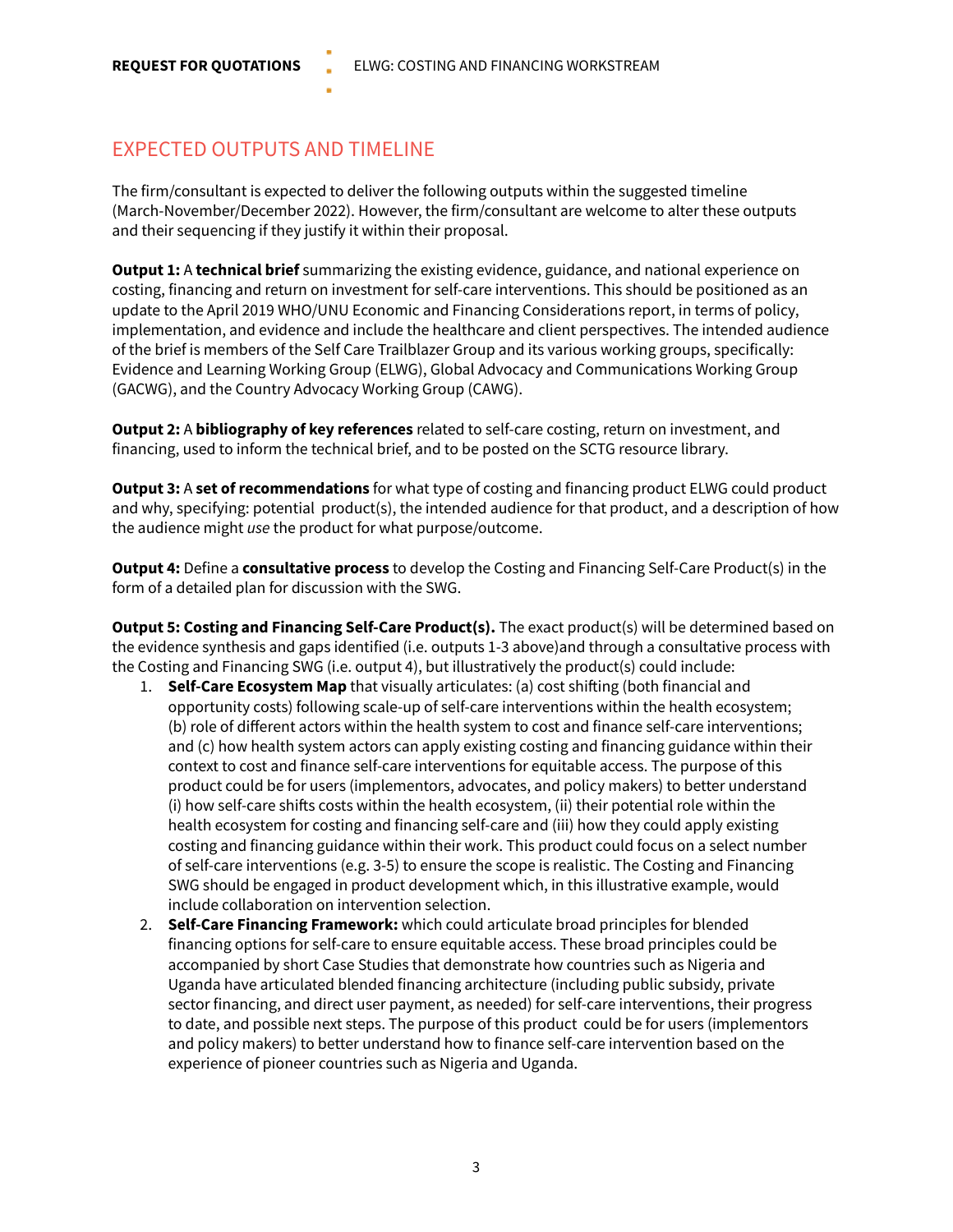Please note these are only *illustrative* products. The final product(s) will likely differ based on the evidence synthesis and the outputs from the consultative process. These illustrative products above were created to demonstrate that products developed under this workstream should meet the following conditions:

- Feasible to produce within the allotted time and budget
- Developed with *pre-defined audiences* and *clear use statements* in mind
- Builds on existing evidence base
- Promotes and does not duplicate existing guidance for costing and financing health interventions
- Provides practical insights for how implementers, policy makers, and/or advocates can ensure equity and efficiency of self-care within health systems through better costing and financing

The 5 outputs are expected to be delivered within a 9-10 month period, March-November/December 2022. Outputs 1-3 should be delivered within the first 3 months of the assignment (March-May 2022). If KIIs are required for Output 3, the timeline for outputs 1-3 can be extended in consultation with the SWG. Outputs 4-5 should constitute the majority of the time spent on this assignment, which we suggest takes at least 6 months (e.g. June-November/December 2022). The firm/consultant can adjust these timelines in their proposal with a justification for doing so.

#### EVALUATION CRITERIA

- Experience of the *lead consultant and supporting team* as demonstrated in the CVs in: self-care technical expertise; costing and/or financing health interventions; evidence synthesis; strategic facilitation; consultative design; and informational design (40%)
- Understanding of the assignment demonstrated by a clear and thoughtful technical approach in the proposal (30%)
- Clarity and feasibility of the proposed work plan (30%)
- The technical and financial bids will be reviewed separately

## BUDGET

\$50,000 USD

#### QUOTATION

Please submit an application outlining the technical approach (4 pages or less), cost, high-level work plan (1 page), and staff and background (resumes and project summaries of similar work). Please make reasonable assumptions as needed and state those assumptions/requirements.

The technical approach should include a clear description of the process to develop the requested outputs *as well as illustrative examples* of specific products the firm/consultant could produce for Output 5. While the firm will not be held accountable to delivering the specific products mentioned under Output 5 (as those will be informed by the evidence synthesis and consultative process) illustrative examples must be included in the application to demonstrate understanding of the assignment and capacity of the firm to deliver against this SOW.

Necessary questions may be addressed to Dr. Sarah Onyango ([sonyango@psi.org](mailto:sonyango@psi.org)) prior to the deadline.

## SUBMISSION: Please note important deadline extension details below!

Posted on or before 12 January 2022 Submit application by **5pm EAT on 4 March 2022**